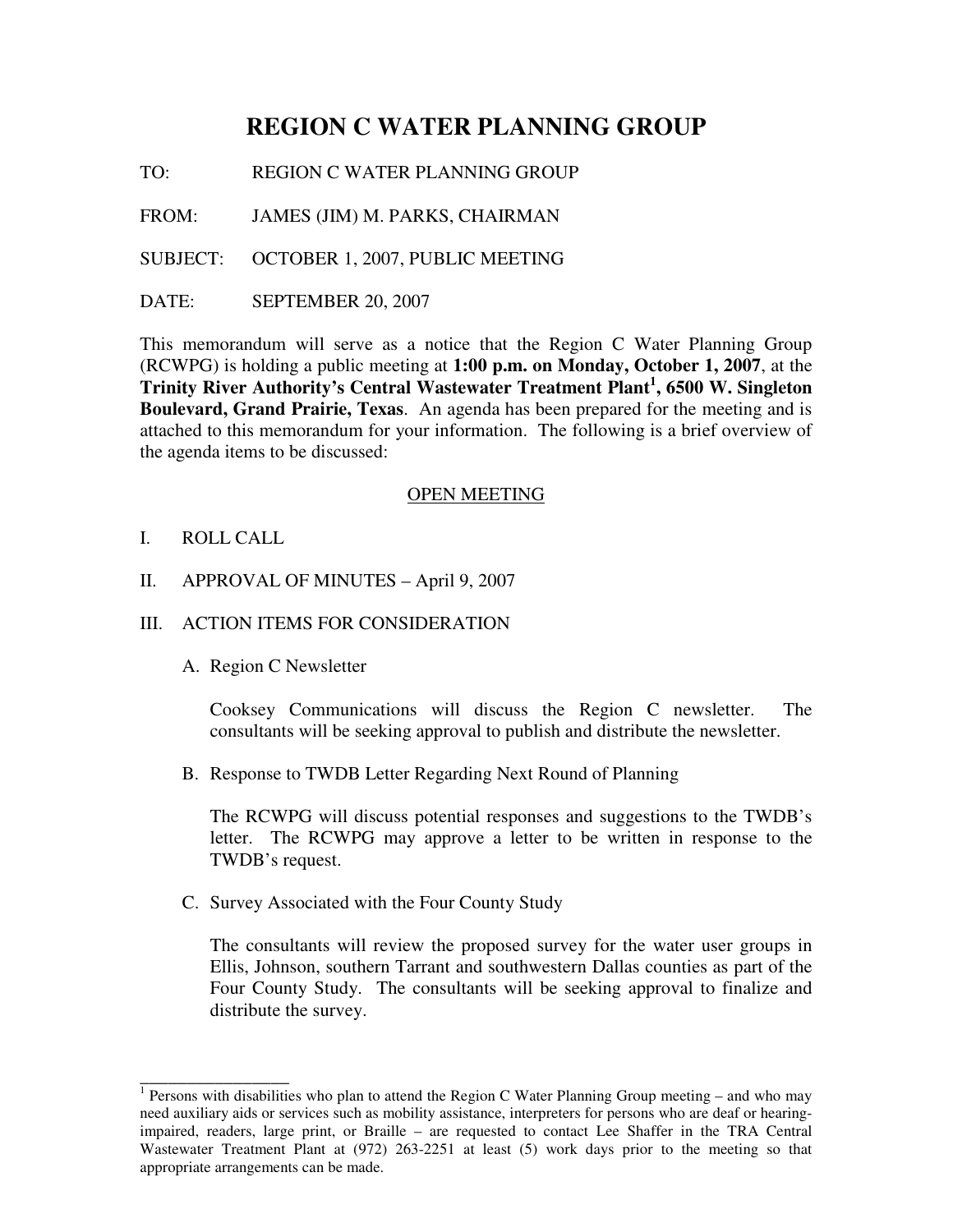D. Upcoming Vacancy on RCWPG

The RCWPG will consider taking action to fill the upcoming vacancy representing Electric Generating Utilities. Paul Zweiacker has submitted his letter of resignation to be effective October 2, 2007. Nominations will be accepted from the planning group as well as the public. All persons interested in running for this position should send their resume to Jim Parks before October 1, 2007.

E. Regions C and D Joint Study Commission

The RCWPG will consider nominating three representatives to the Region C and D Joint Study Commission. Nominations will be accepted from members of the Region C Water Planning Group planning group.

F. Nominating Committee for Slate of Officers for 2008

The RCWPG may appoint a nominating committee to develop a slate of officers for 2008.

#### IV. DISCUSSION ITEMS

A. Progress Report on Special Studies

The consultants will present an update on each of the studies approved by the TWDB for the current biennium.

B. Presentation on TWDB Funding

Texas Water Development Board staff will present various TWDB funding opportunities that are available for studies and projects.

C. Legislative Update

Angela Masloff and David Meesey will present a summary of legislative activity that affects water planning and water suppliers.

D. Meeting Procedure

The RCWPG will discuss the idea of meeting quarterly and how to disseminate and approve information.

E. Schedule

Freese and Nichols will provide an update on the schedule.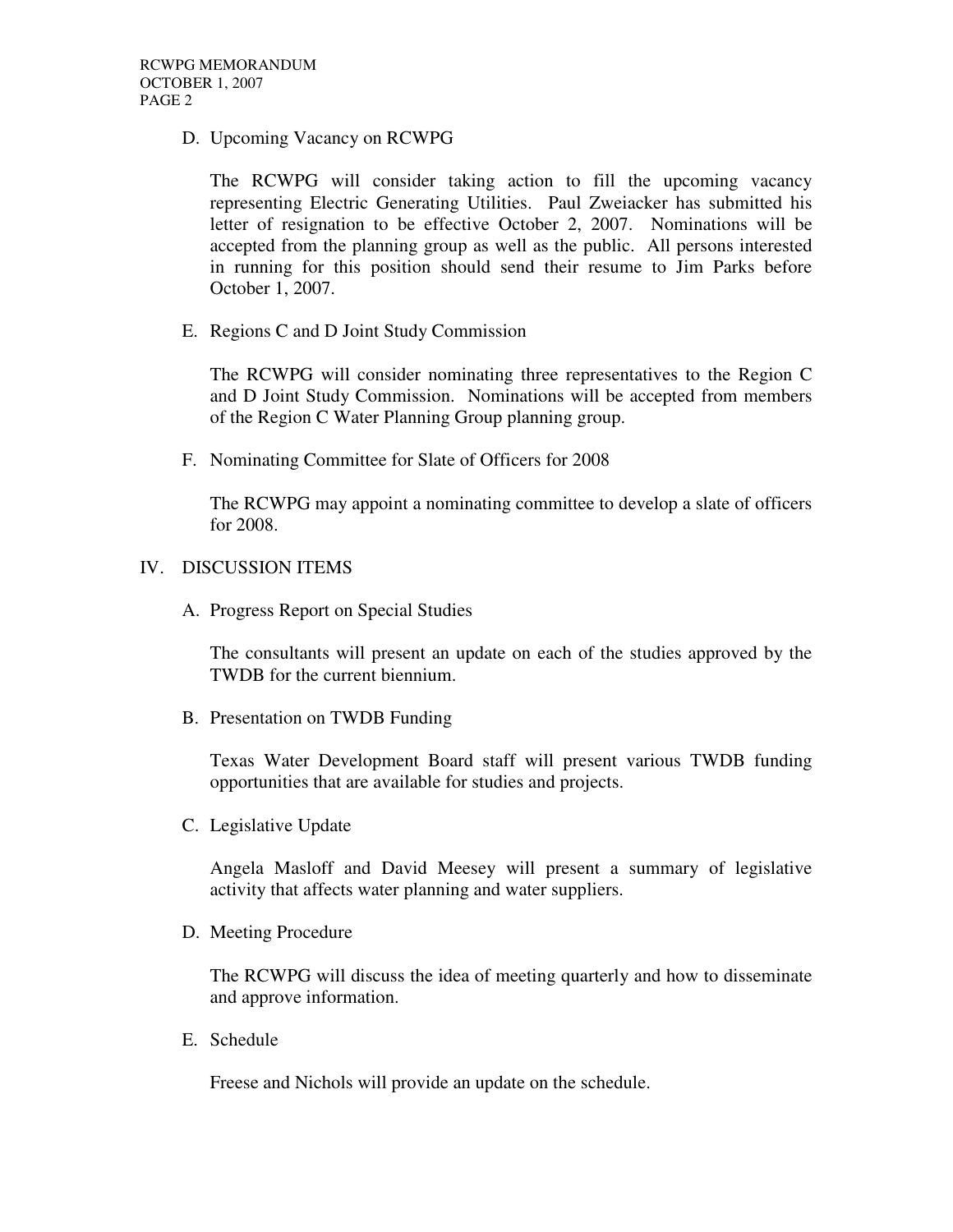## V. OTHER DISCUSSION

- A. Updates from the Chair
- B. Report from Regional Liaisons
- C. Report from the GMA8 Liaisons
- D. Report from TWDB
- E. Confirmation Date and Location of Next Meeting
- F. Other Discussion
- G. Acknowledgement of Guests
- H. Public Comments

### VI. ADJOURNMENT

The following items are enclosed with this memorandum:

- 1. RCWPG Agenda October 1, 2007
- 2. RCWPG Minutes April 9, 2007
- cc: Mr. Warren Brewer, Designated Alternate for Danny Vance Mr. Bill Ceverha, Designed Alternate for Marsh Rice Mr. Don Callaway, Designated Alternate for Robert Scott Mr. Tim Fisher, Designated Alternate for Howard Martin Judge Derrell Hall, Designated Alternate for G. K. Maenius Mr. Jerry Johnson, Designated Alternate for Paul Zweiacker Mr. Kraig Kahler, Designated Alternate for Paul Phillips Mr. Joe Kana, Designated Alternate for Jim McCarter Dr. Thomas LaPoint, Designated Alternate for Mary Vogelson Mr. Jim Oliver, Designated Alternate for Jack Stevens Mr. Mike Rickman, Designated Alternate for Jim Parks Mr. Joe Schneider, Designated Alternate for Russell Laughlin Mr. Ron Sellman, Designated Alternate for Jerry Chapman Mr. Charlie Stringer, Designated Alternate for Jody Puckett Mr. Randy Gideon, Designated Alternate for Steve Berry Mr. Andy Cronberg, Designated Alternate for Frank Crumb Mr. Mark Jones, Designated Alternate for Bill Lewis Mr. Dennis Donoho, Designated Alternate for Connie Standridge Mr. Gary Clayton, Designated Alternate for Tom Woodward Mr. David Meesey, TWDB Ms. Angela Masloff, TWDB Mr. E. W. Wesley, TDA Mr. Adam Whisenant, TPWD Mr. Curtis Campbell, Region B Representative Mr. David Weidman, Region D Representative